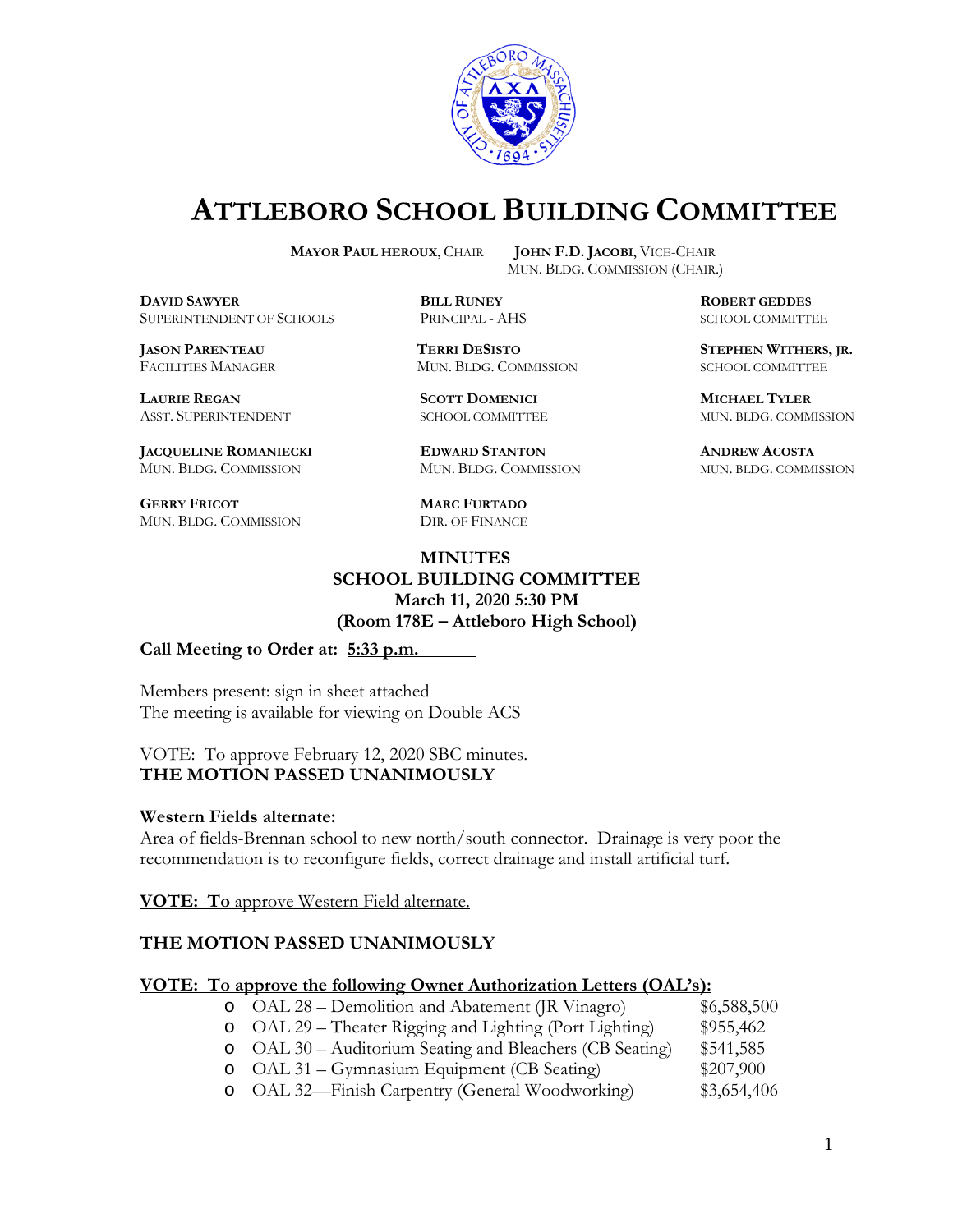|          | o Allowance – Misc. Reinforcing $\omega$ Slab Penetrations | \$70,000    |
|----------|------------------------------------------------------------|-------------|
|          | o Allowance – Prep & Backfill $\omega$ Radon Piping        | \$40,735    |
|          | o Allowance – Misc. Concrete Coring                        | \$50,000    |
|          | Allowance – Concrete Winter Conditions #2                  | \$200,000   |
| $\circ$  | Allowance – Off Hours Drywall $\omega$ High Traffic Areas  | \$50,000    |
| $\Omega$ | Alternate #1 – Western Fields                              | \$4,480,641 |

# **THE MOTION PASSED UNANIMOUSLY**

## **VOTE: To approve change order #8**:

| CR047        | Additional Drainage @ Western Fields  | \$11,172.92 |
|--------------|---------------------------------------|-------------|
| <b>CR060</b> | Additional Work at Areaway            | \$3,182.77  |
| CR062        | Transite Pipe at Stack Foundation     | \$6,325.32  |
| CR063        | PR006 H23 Fitness Ramp Revisions      | \$7,030.12  |
| <b>CR068</b> | ASI 024 RFI 115 Grease Trap Revisions | \$2,176.62  |
|              |                                       |             |

# Total: \$29,887.75

# **THE MOTION PASSED UNANIMOUSLY**

# • **VOTE: To approve Pre-GMP #7 in the amount of \$18,505,360.57**

Pre-GMP includes the Western Field and change order #8 and OAL's 28-32. Noted that this is the last Pre-GMP Amendment. The next amendment will be the GMP and is tentatively scheduled for SBC vote at the April meeting.

### **THE MOTION PASSED UNANIMOUSLY**

### **Next Meeting Dates: April 15, 2020, May 13, 2020**

### Vote to adjourn: 6:17 p.m. **THE MOTION PASSED UNANIMOUSLY**

### **Attachments:**

- Sign in sheet
- Change request log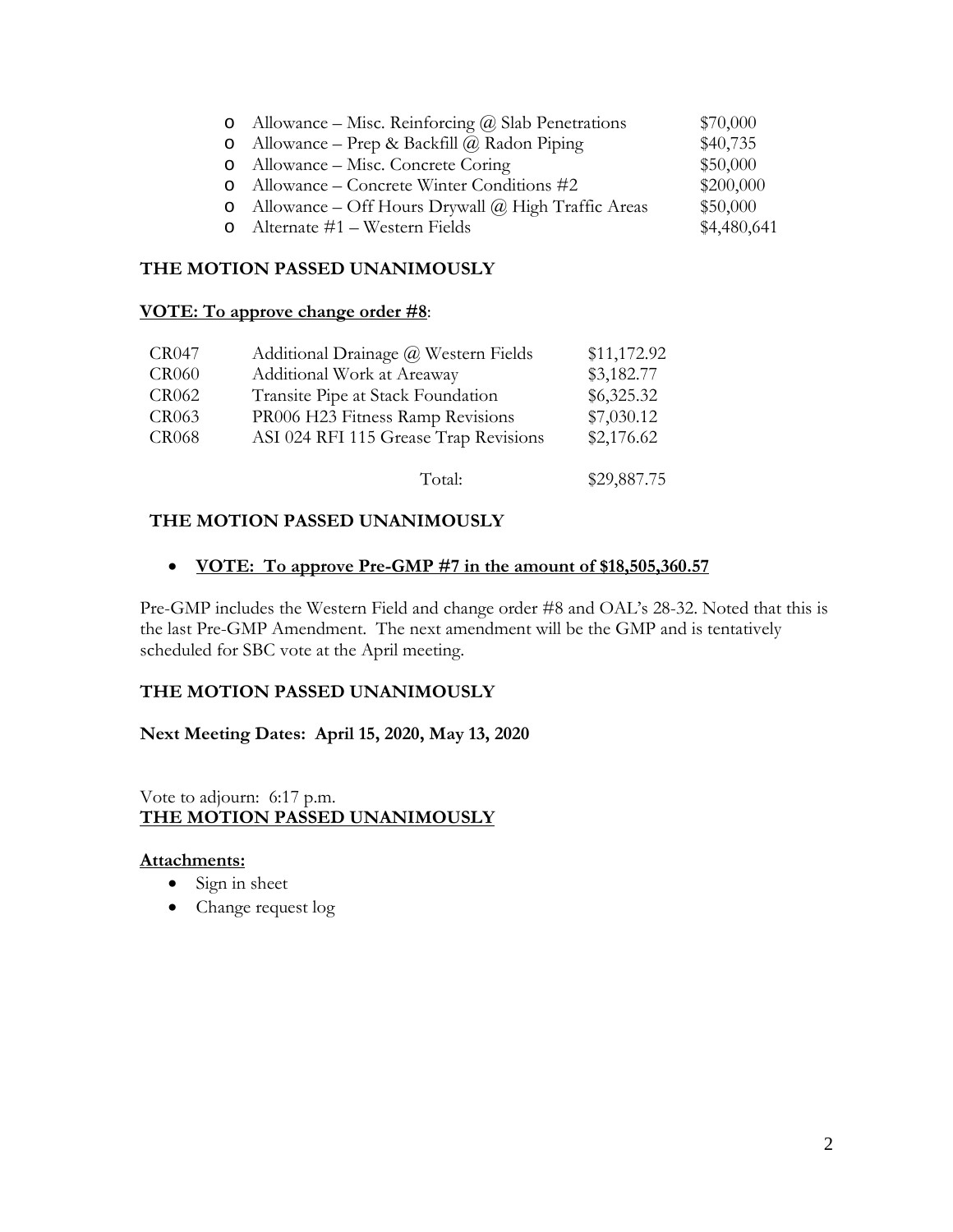|                         | <b>Attleboro High School</b>                        |                               |                              |                       |               |                                          |                        |                                |                 |                       |
|-------------------------|-----------------------------------------------------|-------------------------------|------------------------------|-----------------------|---------------|------------------------------------------|------------------------|--------------------------------|-----------------|-----------------------|
|                         | <b>Change Request Log for SBC</b>                   |                               |                              |                       |               |                                          |                        |                                |                 |                       |
| <b>Updated: 3-11-20</b> |                                                     |                               |                              |                       |               |                                          |                        |                                |                 | CONSIGLI<br>Est. 1905 |
| Consigli<br>CR#         | <b>Description</b>                                  | <b>CCD</b><br>(If Applicable) | <b>Source Document</b>       | <b>Date Initiated</b> | <b>Status</b> | <b>Submitted or EST</b><br><b>Amount</b> | <b>Approved Amount</b> | <b>Date Approved</b><br>by SBC | CO#             | <b>Comments</b>       |
|                         | Drainage Utility Changes                            | N/A                           | PR - BP1 001_01              | 5/28/2019             | Approved      | \$2,638.86                               | \$2,638.86             | 6/12/2019                      | -1              |                       |
| $\overline{2}$          | Misc. Drainage Changes                              | N/A                           | ASI - BP1 002_02             | 5/15/2019             | Voided        | \$0.00                                   |                        |                                |                 |                       |
| -3                      | Valve Chamber Flow Meter                            | N/A                           | PR - BP1 002_01 (CCD-BP1001) | 6/7/2019              | Approved      | \$7,803.64                               | \$7,803.64             | 7/12/2019                      | $\overline{1}$  |                       |
| $\overline{4}$          | SMH 11 Inverts                                      | N/A                           | PR-BP100301                  | 5/28/2019             | Voided        | \$0.00                                   |                        |                                |                 |                       |
| 5                       | Excavation of Unsuitable Material                   | N/A                           | <b>Unforeseen Condition</b>  | 6/26/2019             | Approved      | 54,307.69                                | 54,307.69              | 9/11/2019                      | $\mathbf{3}$    |                       |
| 6                       | Highland Park Erosion and Drainage Changes          | N/A                           | PR - BP2 001_01              | 7/9/2019              | Aproved       | $-7,559.74$                              | $-7,559.74$            | 9/11/2019                      | $\mathbf{3}$    |                       |
|                         | <b>Existing Water Main Conflict</b>                 | CCD - BP1 002_01              | CCD - BP1 002_01             | 7/10/2019             | Approved      | \$2,439.30                               | \$2,439.30             | 7/24/2019                      | $\overline{2}$  |                       |
| -8                      | CB#108 Conflict                                     | N/A                           | RFI #BP1-10 - SKC007         | 7/17/2019             | Approved      | \$2,439.30                               | \$2,439.30             | 7/24/2019                      | $\overline{2}$  |                       |
| 9                       | Relocating Existing Pole -Adding Handhole           | N/A                           | <b>RFI #BP2-3</b>            | 43668                 | Approved      | 1,386.56                                 | 1,386.56               | 9/11/2019                      | $\mathbf{3}$    |                       |
| 10                      | Infiltration System Backfill                        | CCD - BP1 003 01              | CCD - BP1 003 01             | 43676                 | Voided        | \$0.00                                   |                        |                                |                 |                       |
| 11                      | South Lot Revised Grading                           | CCD - BP2 004 01              | CCD - BP2 004 01             | 43670                 | Approved      | 2,586.30                                 | 2,586.30               | 9/11/2019                      | $\mathbf{3}$    |                       |
| 12                      | Electrical Work Medium Voltage Cable Reroute        | N/A                           | RFI#BP2-7                    | 8/6/2019              | Approved      | $(-$2,955.90)$                           | $(-$2,955.90)$         | 11/20/2019                     | $5\overline{)}$ |                       |
| 13                      | Bid Package 3 - Addendum 08                         | N/A                           | Addendum 08                  | 8/6/2019              | Voided        | \$0.00                                   |                        |                                |                 |                       |
| 14                      | Site Work - Superintendent Lot Asphalt Paving Issue | N/A                           | RFI#BP2-6                    | 8/6/2019              | Approved      | \$13,452.51                              | 13452.51               | 2/12/2020                      | $\overline{7}$  |                       |
| 15                      | T&M - Repair of Compromised Drainage Pipe           | N/A                           | <b>Unforeseen Condition</b>  | 8/7/2019              | Voided        | \$0.00                                   |                        |                                |                 |                       |
| 16                      | CB #111 Conflict with Water Main and Drain Line     | N/A                           | RFI#1-16                     | 8/20/2019             | Voided        | \$0.00                                   |                        |                                |                 |                       |
| 17                      | Changes to Emergency Egress                         | CCD-BP2 005_01                | CCD-BP2 005 01               | 8/21/2019             | Approved      | 31,438.60                                | 31,438.60              | 11/20/2019                     | $5\overline{)}$ |                       |
| 18                      | T&M - Restriping of Existing Parking Lots           | N/A                           | <b>Owner Request</b>         | 8/27/2019             | Approved      | \$8,958.22                               | \$8,958.22             | 10/9/2019                      | $\overline{4}$  |                       |
| 19                      | T&M - Temp Conditions at Rotary                     | N/A                           | <b>Ultility Roadblock</b>    | 8/27/2019             | Approved      | \$2,357.76                               | \$2,357.76             | 10/9/2019                      | $\overline{4}$  |                       |
| 20                      | T&M - Temp Conditions for Pump Station              | N/A                           | <b>Utility Roadblock</b>     | 8/27/2019             | Approved      | \$2,231,31                               | \$2,231,31             | 11/20/2019                     | $5\overline{)}$ |                       |
| 21                      | T&M - Repair of Damaged Sewer Pipe                  | N/A                           | <b>Unforeseen Condition</b>  | 9/3/2019              | Voided        | \$0.00                                   |                        |                                |                 |                       |
| 22                      | T&M - Addition of Temp Sidewalk at Rome             | N/A                           | <b>Owner Request</b>         | 9/5/2019              | Approved      | \$9,316.48                               | \$9,316.48             | 10/9/2019                      | $\overline{4}$  |                       |
| 23                      | <b>Erosion Control Changes</b>                      | N/A                           | PR 001 R1                    | 9/6/2019              | Approved      | \$16,692.50                              | \$16,692.50            | 11/20/2019                     | $5\overline{)}$ |                       |
| 24                      | Additonal Light Changes                             | BP2 - CCD 006 01              | BP2 - CCD 006_01             | 9/6/2019              | Approved      | \$8,201.58                               | \$8,201.58             | 11/20/2019                     | 5               |                       |
| 25                      | Parking Lot at Tennis Courts                        | N/A                           | BP2-PR 003-01                | 9/9/2019              | Approved      | \$17,917.80                              | \$17,917.80            | 10/9/2019                      | $\overline{4}$  |                       |
| 26                      | Additional Bollards at Gas Meter                    | N/A                           | PR002                        | 9/17/2019             | Approved      | \$3,733.49                               | \$3,733.49             | 10/9/2019                      | $\overline{4}$  |                       |
| 27                      | Electrical Abandoned in Manhole                     | N/A                           | <b>RFI#BP2-10</b>            | 9/19/2019             | Approved      | \$7,283.69                               | \$7,283.69             | 11/20/2019                     | $5\overline{)}$ |                       |
| 28                      | Excavation of Additional Loam                       | N/A                           | <b>Unforeseen Condition</b>  | 9/30/2019             | Approved      | \$23,435.94                              | \$23,435.94            | 2/12/2020                      | $\overline{7}$  |                       |
| 29                      | Grounding at Medium Voltage Lines                   | N/A                           | RFI BP2-5                    | 10/2/2019             | Approved      | \$3,644.30                               | \$3,644.30             | 11/20/2019                     | $5\overline{)}$ |                       |
| 30                      | Existing Irrigation Line Re-routing                 | N/A                           | Unforeseen Condition         | 9/30/2019             | Not Issued    | EST \$10,000                             |                        |                                |                 |                       |
| 31                      | Jersey Barriers at Rotary and Drummond Lot          | N/A                           | <b>Owner Request</b>         | 10/18/2019            | Approved      | \$16,080.46                              | \$16,080.46            | 11/20/2019                     | 5               |                       |
| 32                      | Abatement of Existing Water Lines at Cooling Tower  | N/A                           | <b>Unforeseen Condition</b>  | 10/21/2019            | Approved      | \$27,141.51                              | \$27,141.51            | 11/20/2019                     | $5\overline{)}$ |                       |
| 33                      | <b>Building Foundation Revisions</b>                | N/A                           | ASI -002                     | 10/21/2019            | Approved      | \$18,714.82                              | \$18,714.82            | 2/12/2020                      | $\overline{7}$  |                       |
| 34                      | Loading Dock Grading Revs.                          | N/A                           | ASI-009                      | 10/21/2019            | Voided        | \$0.00                                   |                        |                                |                 |                       |
| 35                      | School Sign Footing Revs.                           | N/A                           | ASI-010                      | 10/21/2019            | Voided        | \$0.00                                   |                        |                                |                 |                       |
| 36                      | Additional Exterior Lighting per Building Inspector | BP2-CCD 007_01                | BP2-CCD 007 01               | 10/21/2019            | Approved      | \$3,152.48                               | \$3,152.48             | 11/20/2019                     | $5\overline{)}$ |                       |
| 37                      | Credit for Abatement of the Existing Boiler Stack   | N/A                           | Procurement                  | 10/21/2019            | Approved      | $(-$27,291.34)$                          | $(-$27,291.34)$        | 11/20/2019                     | $5\overline{)}$ |                       |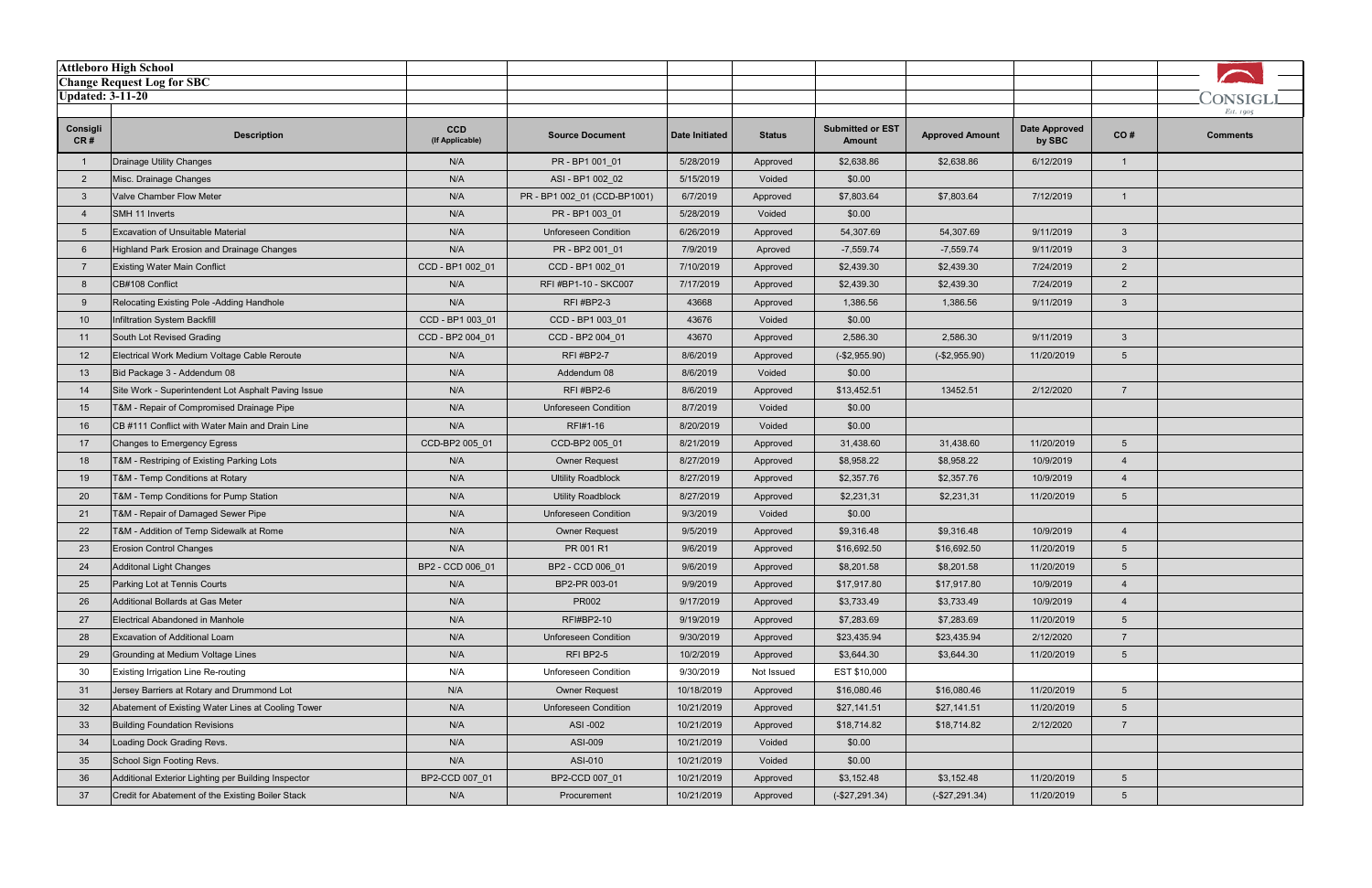| 39<br>Testing Requirements at Highland Park<br>N/A<br><b>Unforeseen Condition</b><br>11/20/2019<br>10/29/2019<br>\$1,317.76<br>\$1,317.76<br>$5\overline{)}$<br>Approved<br>N/A<br>40<br>Foundation Revisions at Building F<br>RFI #002 & #031<br>10/29/2019<br>\$7,413.86<br>\$7,413.86<br>2/12/2020<br>$\overline{7}$<br>Approved<br>Building K Revised Footing Elevations<br>N/A<br>RFI #028<br>(\$212, 277.44)<br>10/29/2019<br>(\$212, 277.44)<br>2/12/2020<br>$\overline{7}$<br>Approved<br>41<br>Building K - Support of Excavation Elimination<br>N/A<br>RFI #040<br>42<br>10/29/2019<br>(\$123,347.13)<br>2/12/2020<br>$\overline{7}$<br>Approved<br>(\$123, 347.13)<br>Abatement of Existing Irrigation Lines at Highland Park<br>N/A<br><b>Unforeseen Condition</b><br>\$7,341.83<br>12/11/2019<br>43<br>10/29/2019<br>\$7,225.33<br>$6^{\circ}$<br>Approved<br>Sidewalk Reconfiguration at Rotary - T&M<br><b>CCD 008</b><br>2/12/2020<br>PR 004<br>10/29/2019<br>\$19,723.05<br>\$19,723.05<br>$\overline{7}$<br>44<br>Approved<br>Building E-K Foundation Wall Dimension Clarifications<br>N/A<br>RFI #039<br>45<br>11/1/2019<br>Voided<br>\$0.00<br>N/A<br>46<br>Site Boulder Removal per Unit Rates<br>N/A<br>11/13/2019<br>\$16,203.35<br>\$16,203.35<br>12/11/2019<br>$6\overline{6}$<br>Approved<br>Additional Field Drainage (Alt)<br>N/A<br>PR 003<br><b>VOK</b><br>\$11,172.92<br>8<br>47<br>11/18/2019<br>On Hold (Western Fields)<br>N/A<br>RFI #063<br>Temporary Requirements at Pool Areaway<br>11/18/2019<br>\$15,021.01<br>\$15,021.01<br>12/11/2019<br>$6\phantom{1}$<br>48<br>Approved<br>N/A<br>49<br>Edge of Slab Revisions<br>ASI 012<br>11/18/2019<br>Voided<br>\$0.00<br>50<br>Concrete Pad at Pump Station<br>CCD 009 R1<br><b>Owner Request</b><br>11/22/2019<br>EST \$21,643.43<br>Not Issued<br>Trace and Reroute Existing Duct Bank at Building K<br><b>CCD 010</b><br><b>Unforeseen Condition</b><br>11/22/2019<br>\$40,405.49<br>2/12/2020<br>$\overline{7}$<br>\$40,405.49<br>51<br>Approved<br>Additional Pump Station Requests<br>52<br><b>CCD 011</b><br><b>Owner Request</b><br>11/22/2019<br>\$3,828.99<br>\$3,828.99<br>2/12/2020<br>$\overline{7}$<br>Approved<br>53<br>Handicapped Parking at Blue Pride Lot<br>N/A<br>BP2 - PR 004<br>12/11/2019<br>$6\overline{6}$<br>12/3/2019<br>\$1,401.41<br>\$1,401.41<br>Approved<br>Walsh BP#1 & #2 Contract Reconciliation<br>N/A<br>N/A<br>54<br>12/9/2019<br>(\$3,902.31)<br>(\$3,902.31)<br>2/12/2020<br>$\overline{7}$<br>Approved<br>55<br>N/A<br>\$19,593.86<br>Work-Arounds and Delays due to National Grid<br><b>Utility Company</b><br>12/16/2019<br>Not Issued<br>56<br>Drainage at South Parking Lot - T&M<br>N/A<br>BP2-PR 005<br>\$2,718.86<br>2/12/2020<br>$\overline{7}$<br>12/24/2019<br>\$2,718.86<br>Approved<br>57<br>Additional Prep for SSD System - Unbought in BP#3<br>N/A<br><b>Unprocured Scope</b><br>1/6/2020<br>\$0.00<br>Voided<br>58<br>N/A<br>PR 005<br>Building F Brace Frame Revisions<br>1/6/2020<br>Voided<br>\$0.00<br>N/A<br>59<br>Walway/Barriers at Bushee Lot and Tennis Court<br><b>Owner Request</b><br>1/6/2020<br>\$25,536.97<br>\$25,536.97<br>2/12/2020<br>$\overline{7}$<br>Approved<br><b>Unforeseen Condition</b><br>60<br>Additional Work at Existing Areaway<br>N/A<br>1/26/2020<br><b>VOK</b><br>\$3,182.77<br>8<br>BP#2 Stair Demo Credit<br>N/A<br>N/A<br>1/27/2020<br>(\$6,493.03)<br>2/12/2020<br>$\overline{7}$<br>61<br>(\$6,493.03)<br>Approved<br>N/A<br><b>VOK</b><br>8<br>62<br>Unforeseen Transite Pipe at Stack Foundation<br><b>Unforeseen Condition</b><br>1/28/2020<br>\$6,325.32<br>N/A<br>PR 006<br><b>VOK</b><br>63<br>H23 Fitness Ramp Revisions<br>2/10/2020<br>\$7,030.12<br>8<br>Potential Structural Steel Tariffs<br>N/A<br>Voided<br>\$0.00<br>64<br><b>Owner Request</b><br>1/6/2020<br>Edge of Slab Revisions<br>ASI 014R2<br>65<br>N/A<br>2/19/2020<br>EST \$14,068.23<br>Not Issued<br>2/19/2020<br>\$47,257.18<br>Additional Concrete Pan-Filled Stairs<br>N/A<br><b>BP#4</b><br>66<br>Not Issued | 38 | Abatement of Existing Pool Drain | N/A | <b>Unforeseen Condition</b> | 10/29/2019 | Approved | \$46,798.52 | \$46,056.60 | 12/11/2019 | $6^{\circ}$ |  |
|----------------------------------------------------------------------------------------------------------------------------------------------------------------------------------------------------------------------------------------------------------------------------------------------------------------------------------------------------------------------------------------------------------------------------------------------------------------------------------------------------------------------------------------------------------------------------------------------------------------------------------------------------------------------------------------------------------------------------------------------------------------------------------------------------------------------------------------------------------------------------------------------------------------------------------------------------------------------------------------------------------------------------------------------------------------------------------------------------------------------------------------------------------------------------------------------------------------------------------------------------------------------------------------------------------------------------------------------------------------------------------------------------------------------------------------------------------------------------------------------------------------------------------------------------------------------------------------------------------------------------------------------------------------------------------------------------------------------------------------------------------------------------------------------------------------------------------------------------------------------------------------------------------------------------------------------------------------------------------------------------------------------------------------------------------------------------------------------------------------------------------------------------------------------------------------------------------------------------------------------------------------------------------------------------------------------------------------------------------------------------------------------------------------------------------------------------------------------------------------------------------------------------------------------------------------------------------------------------------------------------------------------------------------------------------------------------------------------------------------------------------------------------------------------------------------------------------------------------------------------------------------------------------------------------------------------------------------------------------------------------------------------------------------------------------------------------------------------------------------------------------------------------------------------------------------------------------------------------------------------------------------------------------------------------------------------------------------------------------------------------------------------------------------------------------------------------------------------------------------------------------------------------------------------------------------------------------------------------------------------------------------------------------------------------------------------------------------------------------------------------------------------------------------------------------------------------------------------------------------------------------------------------------------------------------------------------------------------------------------------------------------------------------------------------------------------------------|----|----------------------------------|-----|-----------------------------|------------|----------|-------------|-------------|------------|-------------|--|
|                                                                                                                                                                                                                                                                                                                                                                                                                                                                                                                                                                                                                                                                                                                                                                                                                                                                                                                                                                                                                                                                                                                                                                                                                                                                                                                                                                                                                                                                                                                                                                                                                                                                                                                                                                                                                                                                                                                                                                                                                                                                                                                                                                                                                                                                                                                                                                                                                                                                                                                                                                                                                                                                                                                                                                                                                                                                                                                                                                                                                                                                                                                                                                                                                                                                                                                                                                                                                                                                                                                                                                                                                                                                                                                                                                                                                                                                                                                                                                                                                                                                                  |    |                                  |     |                             |            |          |             |             |            |             |  |
|                                                                                                                                                                                                                                                                                                                                                                                                                                                                                                                                                                                                                                                                                                                                                                                                                                                                                                                                                                                                                                                                                                                                                                                                                                                                                                                                                                                                                                                                                                                                                                                                                                                                                                                                                                                                                                                                                                                                                                                                                                                                                                                                                                                                                                                                                                                                                                                                                                                                                                                                                                                                                                                                                                                                                                                                                                                                                                                                                                                                                                                                                                                                                                                                                                                                                                                                                                                                                                                                                                                                                                                                                                                                                                                                                                                                                                                                                                                                                                                                                                                                                  |    |                                  |     |                             |            |          |             |             |            |             |  |
|                                                                                                                                                                                                                                                                                                                                                                                                                                                                                                                                                                                                                                                                                                                                                                                                                                                                                                                                                                                                                                                                                                                                                                                                                                                                                                                                                                                                                                                                                                                                                                                                                                                                                                                                                                                                                                                                                                                                                                                                                                                                                                                                                                                                                                                                                                                                                                                                                                                                                                                                                                                                                                                                                                                                                                                                                                                                                                                                                                                                                                                                                                                                                                                                                                                                                                                                                                                                                                                                                                                                                                                                                                                                                                                                                                                                                                                                                                                                                                                                                                                                                  |    |                                  |     |                             |            |          |             |             |            |             |  |
|                                                                                                                                                                                                                                                                                                                                                                                                                                                                                                                                                                                                                                                                                                                                                                                                                                                                                                                                                                                                                                                                                                                                                                                                                                                                                                                                                                                                                                                                                                                                                                                                                                                                                                                                                                                                                                                                                                                                                                                                                                                                                                                                                                                                                                                                                                                                                                                                                                                                                                                                                                                                                                                                                                                                                                                                                                                                                                                                                                                                                                                                                                                                                                                                                                                                                                                                                                                                                                                                                                                                                                                                                                                                                                                                                                                                                                                                                                                                                                                                                                                                                  |    |                                  |     |                             |            |          |             |             |            |             |  |
|                                                                                                                                                                                                                                                                                                                                                                                                                                                                                                                                                                                                                                                                                                                                                                                                                                                                                                                                                                                                                                                                                                                                                                                                                                                                                                                                                                                                                                                                                                                                                                                                                                                                                                                                                                                                                                                                                                                                                                                                                                                                                                                                                                                                                                                                                                                                                                                                                                                                                                                                                                                                                                                                                                                                                                                                                                                                                                                                                                                                                                                                                                                                                                                                                                                                                                                                                                                                                                                                                                                                                                                                                                                                                                                                                                                                                                                                                                                                                                                                                                                                                  |    |                                  |     |                             |            |          |             |             |            |             |  |
|                                                                                                                                                                                                                                                                                                                                                                                                                                                                                                                                                                                                                                                                                                                                                                                                                                                                                                                                                                                                                                                                                                                                                                                                                                                                                                                                                                                                                                                                                                                                                                                                                                                                                                                                                                                                                                                                                                                                                                                                                                                                                                                                                                                                                                                                                                                                                                                                                                                                                                                                                                                                                                                                                                                                                                                                                                                                                                                                                                                                                                                                                                                                                                                                                                                                                                                                                                                                                                                                                                                                                                                                                                                                                                                                                                                                                                                                                                                                                                                                                                                                                  |    |                                  |     |                             |            |          |             |             |            |             |  |
|                                                                                                                                                                                                                                                                                                                                                                                                                                                                                                                                                                                                                                                                                                                                                                                                                                                                                                                                                                                                                                                                                                                                                                                                                                                                                                                                                                                                                                                                                                                                                                                                                                                                                                                                                                                                                                                                                                                                                                                                                                                                                                                                                                                                                                                                                                                                                                                                                                                                                                                                                                                                                                                                                                                                                                                                                                                                                                                                                                                                                                                                                                                                                                                                                                                                                                                                                                                                                                                                                                                                                                                                                                                                                                                                                                                                                                                                                                                                                                                                                                                                                  |    |                                  |     |                             |            |          |             |             |            |             |  |
|                                                                                                                                                                                                                                                                                                                                                                                                                                                                                                                                                                                                                                                                                                                                                                                                                                                                                                                                                                                                                                                                                                                                                                                                                                                                                                                                                                                                                                                                                                                                                                                                                                                                                                                                                                                                                                                                                                                                                                                                                                                                                                                                                                                                                                                                                                                                                                                                                                                                                                                                                                                                                                                                                                                                                                                                                                                                                                                                                                                                                                                                                                                                                                                                                                                                                                                                                                                                                                                                                                                                                                                                                                                                                                                                                                                                                                                                                                                                                                                                                                                                                  |    |                                  |     |                             |            |          |             |             |            |             |  |
|                                                                                                                                                                                                                                                                                                                                                                                                                                                                                                                                                                                                                                                                                                                                                                                                                                                                                                                                                                                                                                                                                                                                                                                                                                                                                                                                                                                                                                                                                                                                                                                                                                                                                                                                                                                                                                                                                                                                                                                                                                                                                                                                                                                                                                                                                                                                                                                                                                                                                                                                                                                                                                                                                                                                                                                                                                                                                                                                                                                                                                                                                                                                                                                                                                                                                                                                                                                                                                                                                                                                                                                                                                                                                                                                                                                                                                                                                                                                                                                                                                                                                  |    |                                  |     |                             |            |          |             |             |            |             |  |
|                                                                                                                                                                                                                                                                                                                                                                                                                                                                                                                                                                                                                                                                                                                                                                                                                                                                                                                                                                                                                                                                                                                                                                                                                                                                                                                                                                                                                                                                                                                                                                                                                                                                                                                                                                                                                                                                                                                                                                                                                                                                                                                                                                                                                                                                                                                                                                                                                                                                                                                                                                                                                                                                                                                                                                                                                                                                                                                                                                                                                                                                                                                                                                                                                                                                                                                                                                                                                                                                                                                                                                                                                                                                                                                                                                                                                                                                                                                                                                                                                                                                                  |    |                                  |     |                             |            |          |             |             |            |             |  |
|                                                                                                                                                                                                                                                                                                                                                                                                                                                                                                                                                                                                                                                                                                                                                                                                                                                                                                                                                                                                                                                                                                                                                                                                                                                                                                                                                                                                                                                                                                                                                                                                                                                                                                                                                                                                                                                                                                                                                                                                                                                                                                                                                                                                                                                                                                                                                                                                                                                                                                                                                                                                                                                                                                                                                                                                                                                                                                                                                                                                                                                                                                                                                                                                                                                                                                                                                                                                                                                                                                                                                                                                                                                                                                                                                                                                                                                                                                                                                                                                                                                                                  |    |                                  |     |                             |            |          |             |             |            |             |  |
|                                                                                                                                                                                                                                                                                                                                                                                                                                                                                                                                                                                                                                                                                                                                                                                                                                                                                                                                                                                                                                                                                                                                                                                                                                                                                                                                                                                                                                                                                                                                                                                                                                                                                                                                                                                                                                                                                                                                                                                                                                                                                                                                                                                                                                                                                                                                                                                                                                                                                                                                                                                                                                                                                                                                                                                                                                                                                                                                                                                                                                                                                                                                                                                                                                                                                                                                                                                                                                                                                                                                                                                                                                                                                                                                                                                                                                                                                                                                                                                                                                                                                  |    |                                  |     |                             |            |          |             |             |            |             |  |
|                                                                                                                                                                                                                                                                                                                                                                                                                                                                                                                                                                                                                                                                                                                                                                                                                                                                                                                                                                                                                                                                                                                                                                                                                                                                                                                                                                                                                                                                                                                                                                                                                                                                                                                                                                                                                                                                                                                                                                                                                                                                                                                                                                                                                                                                                                                                                                                                                                                                                                                                                                                                                                                                                                                                                                                                                                                                                                                                                                                                                                                                                                                                                                                                                                                                                                                                                                                                                                                                                                                                                                                                                                                                                                                                                                                                                                                                                                                                                                                                                                                                                  |    |                                  |     |                             |            |          |             |             |            |             |  |
|                                                                                                                                                                                                                                                                                                                                                                                                                                                                                                                                                                                                                                                                                                                                                                                                                                                                                                                                                                                                                                                                                                                                                                                                                                                                                                                                                                                                                                                                                                                                                                                                                                                                                                                                                                                                                                                                                                                                                                                                                                                                                                                                                                                                                                                                                                                                                                                                                                                                                                                                                                                                                                                                                                                                                                                                                                                                                                                                                                                                                                                                                                                                                                                                                                                                                                                                                                                                                                                                                                                                                                                                                                                                                                                                                                                                                                                                                                                                                                                                                                                                                  |    |                                  |     |                             |            |          |             |             |            |             |  |
|                                                                                                                                                                                                                                                                                                                                                                                                                                                                                                                                                                                                                                                                                                                                                                                                                                                                                                                                                                                                                                                                                                                                                                                                                                                                                                                                                                                                                                                                                                                                                                                                                                                                                                                                                                                                                                                                                                                                                                                                                                                                                                                                                                                                                                                                                                                                                                                                                                                                                                                                                                                                                                                                                                                                                                                                                                                                                                                                                                                                                                                                                                                                                                                                                                                                                                                                                                                                                                                                                                                                                                                                                                                                                                                                                                                                                                                                                                                                                                                                                                                                                  |    |                                  |     |                             |            |          |             |             |            |             |  |
|                                                                                                                                                                                                                                                                                                                                                                                                                                                                                                                                                                                                                                                                                                                                                                                                                                                                                                                                                                                                                                                                                                                                                                                                                                                                                                                                                                                                                                                                                                                                                                                                                                                                                                                                                                                                                                                                                                                                                                                                                                                                                                                                                                                                                                                                                                                                                                                                                                                                                                                                                                                                                                                                                                                                                                                                                                                                                                                                                                                                                                                                                                                                                                                                                                                                                                                                                                                                                                                                                                                                                                                                                                                                                                                                                                                                                                                                                                                                                                                                                                                                                  |    |                                  |     |                             |            |          |             |             |            |             |  |
|                                                                                                                                                                                                                                                                                                                                                                                                                                                                                                                                                                                                                                                                                                                                                                                                                                                                                                                                                                                                                                                                                                                                                                                                                                                                                                                                                                                                                                                                                                                                                                                                                                                                                                                                                                                                                                                                                                                                                                                                                                                                                                                                                                                                                                                                                                                                                                                                                                                                                                                                                                                                                                                                                                                                                                                                                                                                                                                                                                                                                                                                                                                                                                                                                                                                                                                                                                                                                                                                                                                                                                                                                                                                                                                                                                                                                                                                                                                                                                                                                                                                                  |    |                                  |     |                             |            |          |             |             |            |             |  |
|                                                                                                                                                                                                                                                                                                                                                                                                                                                                                                                                                                                                                                                                                                                                                                                                                                                                                                                                                                                                                                                                                                                                                                                                                                                                                                                                                                                                                                                                                                                                                                                                                                                                                                                                                                                                                                                                                                                                                                                                                                                                                                                                                                                                                                                                                                                                                                                                                                                                                                                                                                                                                                                                                                                                                                                                                                                                                                                                                                                                                                                                                                                                                                                                                                                                                                                                                                                                                                                                                                                                                                                                                                                                                                                                                                                                                                                                                                                                                                                                                                                                                  |    |                                  |     |                             |            |          |             |             |            |             |  |
|                                                                                                                                                                                                                                                                                                                                                                                                                                                                                                                                                                                                                                                                                                                                                                                                                                                                                                                                                                                                                                                                                                                                                                                                                                                                                                                                                                                                                                                                                                                                                                                                                                                                                                                                                                                                                                                                                                                                                                                                                                                                                                                                                                                                                                                                                                                                                                                                                                                                                                                                                                                                                                                                                                                                                                                                                                                                                                                                                                                                                                                                                                                                                                                                                                                                                                                                                                                                                                                                                                                                                                                                                                                                                                                                                                                                                                                                                                                                                                                                                                                                                  |    |                                  |     |                             |            |          |             |             |            |             |  |
|                                                                                                                                                                                                                                                                                                                                                                                                                                                                                                                                                                                                                                                                                                                                                                                                                                                                                                                                                                                                                                                                                                                                                                                                                                                                                                                                                                                                                                                                                                                                                                                                                                                                                                                                                                                                                                                                                                                                                                                                                                                                                                                                                                                                                                                                                                                                                                                                                                                                                                                                                                                                                                                                                                                                                                                                                                                                                                                                                                                                                                                                                                                                                                                                                                                                                                                                                                                                                                                                                                                                                                                                                                                                                                                                                                                                                                                                                                                                                                                                                                                                                  |    |                                  |     |                             |            |          |             |             |            |             |  |
|                                                                                                                                                                                                                                                                                                                                                                                                                                                                                                                                                                                                                                                                                                                                                                                                                                                                                                                                                                                                                                                                                                                                                                                                                                                                                                                                                                                                                                                                                                                                                                                                                                                                                                                                                                                                                                                                                                                                                                                                                                                                                                                                                                                                                                                                                                                                                                                                                                                                                                                                                                                                                                                                                                                                                                                                                                                                                                                                                                                                                                                                                                                                                                                                                                                                                                                                                                                                                                                                                                                                                                                                                                                                                                                                                                                                                                                                                                                                                                                                                                                                                  |    |                                  |     |                             |            |          |             |             |            |             |  |
|                                                                                                                                                                                                                                                                                                                                                                                                                                                                                                                                                                                                                                                                                                                                                                                                                                                                                                                                                                                                                                                                                                                                                                                                                                                                                                                                                                                                                                                                                                                                                                                                                                                                                                                                                                                                                                                                                                                                                                                                                                                                                                                                                                                                                                                                                                                                                                                                                                                                                                                                                                                                                                                                                                                                                                                                                                                                                                                                                                                                                                                                                                                                                                                                                                                                                                                                                                                                                                                                                                                                                                                                                                                                                                                                                                                                                                                                                                                                                                                                                                                                                  |    |                                  |     |                             |            |          |             |             |            |             |  |
|                                                                                                                                                                                                                                                                                                                                                                                                                                                                                                                                                                                                                                                                                                                                                                                                                                                                                                                                                                                                                                                                                                                                                                                                                                                                                                                                                                                                                                                                                                                                                                                                                                                                                                                                                                                                                                                                                                                                                                                                                                                                                                                                                                                                                                                                                                                                                                                                                                                                                                                                                                                                                                                                                                                                                                                                                                                                                                                                                                                                                                                                                                                                                                                                                                                                                                                                                                                                                                                                                                                                                                                                                                                                                                                                                                                                                                                                                                                                                                                                                                                                                  |    |                                  |     |                             |            |          |             |             |            |             |  |
|                                                                                                                                                                                                                                                                                                                                                                                                                                                                                                                                                                                                                                                                                                                                                                                                                                                                                                                                                                                                                                                                                                                                                                                                                                                                                                                                                                                                                                                                                                                                                                                                                                                                                                                                                                                                                                                                                                                                                                                                                                                                                                                                                                                                                                                                                                                                                                                                                                                                                                                                                                                                                                                                                                                                                                                                                                                                                                                                                                                                                                                                                                                                                                                                                                                                                                                                                                                                                                                                                                                                                                                                                                                                                                                                                                                                                                                                                                                                                                                                                                                                                  |    |                                  |     |                             |            |          |             |             |            |             |  |
|                                                                                                                                                                                                                                                                                                                                                                                                                                                                                                                                                                                                                                                                                                                                                                                                                                                                                                                                                                                                                                                                                                                                                                                                                                                                                                                                                                                                                                                                                                                                                                                                                                                                                                                                                                                                                                                                                                                                                                                                                                                                                                                                                                                                                                                                                                                                                                                                                                                                                                                                                                                                                                                                                                                                                                                                                                                                                                                                                                                                                                                                                                                                                                                                                                                                                                                                                                                                                                                                                                                                                                                                                                                                                                                                                                                                                                                                                                                                                                                                                                                                                  |    |                                  |     |                             |            |          |             |             |            |             |  |
|                                                                                                                                                                                                                                                                                                                                                                                                                                                                                                                                                                                                                                                                                                                                                                                                                                                                                                                                                                                                                                                                                                                                                                                                                                                                                                                                                                                                                                                                                                                                                                                                                                                                                                                                                                                                                                                                                                                                                                                                                                                                                                                                                                                                                                                                                                                                                                                                                                                                                                                                                                                                                                                                                                                                                                                                                                                                                                                                                                                                                                                                                                                                                                                                                                                                                                                                                                                                                                                                                                                                                                                                                                                                                                                                                                                                                                                                                                                                                                                                                                                                                  |    |                                  |     |                             |            |          |             |             |            |             |  |
|                                                                                                                                                                                                                                                                                                                                                                                                                                                                                                                                                                                                                                                                                                                                                                                                                                                                                                                                                                                                                                                                                                                                                                                                                                                                                                                                                                                                                                                                                                                                                                                                                                                                                                                                                                                                                                                                                                                                                                                                                                                                                                                                                                                                                                                                                                                                                                                                                                                                                                                                                                                                                                                                                                                                                                                                                                                                                                                                                                                                                                                                                                                                                                                                                                                                                                                                                                                                                                                                                                                                                                                                                                                                                                                                                                                                                                                                                                                                                                                                                                                                                  |    |                                  |     |                             |            |          |             |             |            |             |  |
|                                                                                                                                                                                                                                                                                                                                                                                                                                                                                                                                                                                                                                                                                                                                                                                                                                                                                                                                                                                                                                                                                                                                                                                                                                                                                                                                                                                                                                                                                                                                                                                                                                                                                                                                                                                                                                                                                                                                                                                                                                                                                                                                                                                                                                                                                                                                                                                                                                                                                                                                                                                                                                                                                                                                                                                                                                                                                                                                                                                                                                                                                                                                                                                                                                                                                                                                                                                                                                                                                                                                                                                                                                                                                                                                                                                                                                                                                                                                                                                                                                                                                  |    |                                  |     |                             |            |          |             |             |            |             |  |
| N/A<br>ASI 022<br>2/19/2020<br>67<br>Revised Roof Parapet at Bldg A, B & C<br>Not Issued<br>\$5,898.92                                                                                                                                                                                                                                                                                                                                                                                                                                                                                                                                                                                                                                                                                                                                                                                                                                                                                                                                                                                                                                                                                                                                                                                                                                                                                                                                                                                                                                                                                                                                                                                                                                                                                                                                                                                                                                                                                                                                                                                                                                                                                                                                                                                                                                                                                                                                                                                                                                                                                                                                                                                                                                                                                                                                                                                                                                                                                                                                                                                                                                                                                                                                                                                                                                                                                                                                                                                                                                                                                                                                                                                                                                                                                                                                                                                                                                                                                                                                                                           |    |                                  |     |                             |            |          |             |             |            |             |  |
| 68<br>RFI 115 Grease Trap Clarifications<br>N/A<br>ASI 024<br>3/3/2020<br><b>VOK</b><br>\$2,176.62<br>8                                                                                                                                                                                                                                                                                                                                                                                                                                                                                                                                                                                                                                                                                                                                                                                                                                                                                                                                                                                                                                                                                                                                                                                                                                                                                                                                                                                                                                                                                                                                                                                                                                                                                                                                                                                                                                                                                                                                                                                                                                                                                                                                                                                                                                                                                                                                                                                                                                                                                                                                                                                                                                                                                                                                                                                                                                                                                                                                                                                                                                                                                                                                                                                                                                                                                                                                                                                                                                                                                                                                                                                                                                                                                                                                                                                                                                                                                                                                                                          |    |                                  |     |                             |            |          |             |             |            |             |  |
| N/A<br>69<br>Auditorium Stage Edge Revs<br><b>ASI 017</b><br>3/3/2020<br>Voided<br>\$0.00                                                                                                                                                                                                                                                                                                                                                                                                                                                                                                                                                                                                                                                                                                                                                                                                                                                                                                                                                                                                                                                                                                                                                                                                                                                                                                                                                                                                                                                                                                                                                                                                                                                                                                                                                                                                                                                                                                                                                                                                                                                                                                                                                                                                                                                                                                                                                                                                                                                                                                                                                                                                                                                                                                                                                                                                                                                                                                                                                                                                                                                                                                                                                                                                                                                                                                                                                                                                                                                                                                                                                                                                                                                                                                                                                                                                                                                                                                                                                                                        |    |                                  |     |                             |            |          |             |             |            |             |  |
| <b>Chiller Submittal Substitution</b><br>N/A<br>70<br>Submittal<br>3/3/2020<br>Voided<br>\$0.00                                                                                                                                                                                                                                                                                                                                                                                                                                                                                                                                                                                                                                                                                                                                                                                                                                                                                                                                                                                                                                                                                                                                                                                                                                                                                                                                                                                                                                                                                                                                                                                                                                                                                                                                                                                                                                                                                                                                                                                                                                                                                                                                                                                                                                                                                                                                                                                                                                                                                                                                                                                                                                                                                                                                                                                                                                                                                                                                                                                                                                                                                                                                                                                                                                                                                                                                                                                                                                                                                                                                                                                                                                                                                                                                                                                                                                                                                                                                                                                  |    |                                  |     |                             |            |          |             |             |            |             |  |
| N/A<br>Window Revisions per Mock-up Submittals<br>PR TBD<br>3/3/2020<br>Not Issued<br>EST \$32,465.14<br>71                                                                                                                                                                                                                                                                                                                                                                                                                                                                                                                                                                                                                                                                                                                                                                                                                                                                                                                                                                                                                                                                                                                                                                                                                                                                                                                                                                                                                                                                                                                                                                                                                                                                                                                                                                                                                                                                                                                                                                                                                                                                                                                                                                                                                                                                                                                                                                                                                                                                                                                                                                                                                                                                                                                                                                                                                                                                                                                                                                                                                                                                                                                                                                                                                                                                                                                                                                                                                                                                                                                                                                                                                                                                                                                                                                                                                                                                                                                                                                      |    |                                  |     |                             |            |          |             |             |            |             |  |
| Steel Roof Edge Revisions<br>N/A<br>ASI 018, 022 & 026<br>EST \$68,717.88<br>72<br>3/3/2020<br>Not Issued                                                                                                                                                                                                                                                                                                                                                                                                                                                                                                                                                                                                                                                                                                                                                                                                                                                                                                                                                                                                                                                                                                                                                                                                                                                                                                                                                                                                                                                                                                                                                                                                                                                                                                                                                                                                                                                                                                                                                                                                                                                                                                                                                                                                                                                                                                                                                                                                                                                                                                                                                                                                                                                                                                                                                                                                                                                                                                                                                                                                                                                                                                                                                                                                                                                                                                                                                                                                                                                                                                                                                                                                                                                                                                                                                                                                                                                                                                                                                                        |    |                                  |     |                             |            |          |             |             |            |             |  |
| Tile Revisions at Bathroom Alcoves<br>N/A<br>PR 007<br>3/3/2020<br>(\$4,422.34)<br>73<br>Not Issued                                                                                                                                                                                                                                                                                                                                                                                                                                                                                                                                                                                                                                                                                                                                                                                                                                                                                                                                                                                                                                                                                                                                                                                                                                                                                                                                                                                                                                                                                                                                                                                                                                                                                                                                                                                                                                                                                                                                                                                                                                                                                                                                                                                                                                                                                                                                                                                                                                                                                                                                                                                                                                                                                                                                                                                                                                                                                                                                                                                                                                                                                                                                                                                                                                                                                                                                                                                                                                                                                                                                                                                                                                                                                                                                                                                                                                                                                                                                                                              |    |                                  |     |                             |            |          |             |             |            |             |  |
| Auditorium Slab on Grade Clarifications<br>N/A<br>ASI 023<br>3/3/2020<br>Voided<br>\$0.00<br>74                                                                                                                                                                                                                                                                                                                                                                                                                                                                                                                                                                                                                                                                                                                                                                                                                                                                                                                                                                                                                                                                                                                                                                                                                                                                                                                                                                                                                                                                                                                                                                                                                                                                                                                                                                                                                                                                                                                                                                                                                                                                                                                                                                                                                                                                                                                                                                                                                                                                                                                                                                                                                                                                                                                                                                                                                                                                                                                                                                                                                                                                                                                                                                                                                                                                                                                                                                                                                                                                                                                                                                                                                                                                                                                                                                                                                                                                                                                                                                                  |    |                                  |     |                             |            |          |             |             |            |             |  |
| N/A<br><b>RFI 076</b><br>EST \$15,150.40<br>75<br>Canopy Modifications at Seq 109 & 301<br>3/3/2020<br>Not Issued                                                                                                                                                                                                                                                                                                                                                                                                                                                                                                                                                                                                                                                                                                                                                                                                                                                                                                                                                                                                                                                                                                                                                                                                                                                                                                                                                                                                                                                                                                                                                                                                                                                                                                                                                                                                                                                                                                                                                                                                                                                                                                                                                                                                                                                                                                                                                                                                                                                                                                                                                                                                                                                                                                                                                                                                                                                                                                                                                                                                                                                                                                                                                                                                                                                                                                                                                                                                                                                                                                                                                                                                                                                                                                                                                                                                                                                                                                                                                                |    |                                  |     |                             |            |          |             |             |            |             |  |
| RFI 065 Building E Joist Revisions<br>N/A<br>PR TBD<br>EST \$54,108.57<br>76<br>3/10/2020<br>Not Issued                                                                                                                                                                                                                                                                                                                                                                                                                                                                                                                                                                                                                                                                                                                                                                                                                                                                                                                                                                                                                                                                                                                                                                                                                                                                                                                                                                                                                                                                                                                                                                                                                                                                                                                                                                                                                                                                                                                                                                                                                                                                                                                                                                                                                                                                                                                                                                                                                                                                                                                                                                                                                                                                                                                                                                                                                                                                                                                                                                                                                                                                                                                                                                                                                                                                                                                                                                                                                                                                                                                                                                                                                                                                                                                                                                                                                                                                                                                                                                          |    |                                  |     |                             |            |          |             |             |            |             |  |
| DMH #113 Water Main Conflict<br>N/A<br><b>RFI BP1-13</b><br>EST \$10,821.71<br>77<br>3/10/2020<br>Not Issued                                                                                                                                                                                                                                                                                                                                                                                                                                                                                                                                                                                                                                                                                                                                                                                                                                                                                                                                                                                                                                                                                                                                                                                                                                                                                                                                                                                                                                                                                                                                                                                                                                                                                                                                                                                                                                                                                                                                                                                                                                                                                                                                                                                                                                                                                                                                                                                                                                                                                                                                                                                                                                                                                                                                                                                                                                                                                                                                                                                                                                                                                                                                                                                                                                                                                                                                                                                                                                                                                                                                                                                                                                                                                                                                                                                                                                                                                                                                                                     |    |                                  |     |                             |            |          |             |             |            |             |  |
| 78                                                                                                                                                                                                                                                                                                                                                                                                                                                                                                                                                                                                                                                                                                                                                                                                                                                                                                                                                                                                                                                                                                                                                                                                                                                                                                                                                                                                                                                                                                                                                                                                                                                                                                                                                                                                                                                                                                                                                                                                                                                                                                                                                                                                                                                                                                                                                                                                                                                                                                                                                                                                                                                                                                                                                                                                                                                                                                                                                                                                                                                                                                                                                                                                                                                                                                                                                                                                                                                                                                                                                                                                                                                                                                                                                                                                                                                                                                                                                                                                                                                                               |    |                                  |     |                             |            |          |             |             |            |             |  |
| 79                                                                                                                                                                                                                                                                                                                                                                                                                                                                                                                                                                                                                                                                                                                                                                                                                                                                                                                                                                                                                                                                                                                                                                                                                                                                                                                                                                                                                                                                                                                                                                                                                                                                                                                                                                                                                                                                                                                                                                                                                                                                                                                                                                                                                                                                                                                                                                                                                                                                                                                                                                                                                                                                                                                                                                                                                                                                                                                                                                                                                                                                                                                                                                                                                                                                                                                                                                                                                                                                                                                                                                                                                                                                                                                                                                                                                                                                                                                                                                                                                                                                               |    |                                  |     |                             |            |          |             |             |            |             |  |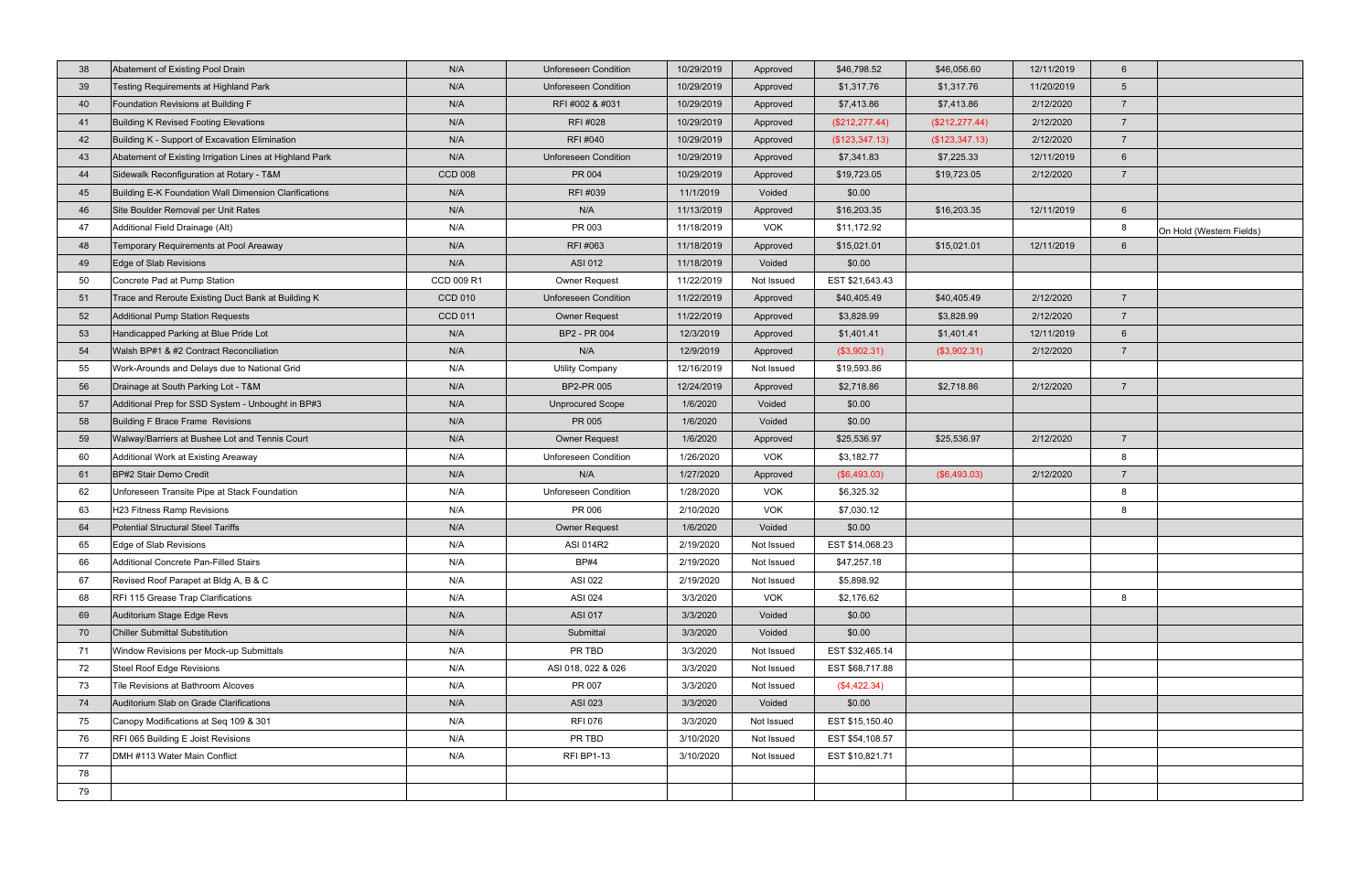| <b>Consigli CT</b>     | <b>Description</b>                                      | <b>CCD</b><br>(If Applicable) | <b>Source Document</b>                | <b>Date Initiated</b> | <b>Status</b> | <b>Submitted Amount</b> | <b>Approved Amount</b> | <b>Date Approved</b><br>by SBC | CO#               | <b>Comments</b>                                                                                                                                      |
|------------------------|---------------------------------------------------------|-------------------------------|---------------------------------------|-----------------------|---------------|-------------------------|------------------------|--------------------------------|-------------------|------------------------------------------------------------------------------------------------------------------------------------------------------|
|                        | T&M - Existing Boiler Room Make Safe Lights             | N/A                           | <b>Unforeseen Condition</b>           | 8/6/2019              | Approved      | \$167.64                | \$167.64               | 12/11/2019                     | N/A               |                                                                                                                                                      |
| $\overline{2}$         | New Breeching Reroute                                   | N/A                           | <b>Unforeseen Condition</b>           | 8/14/2019             | Approved      | \$2,624.78              | \$2,624.78             | 12/11/2019                     | N/A               |                                                                                                                                                      |
| -3                     | Irrigation Line Repair                                  | N/A                           | <b>Unforeseen Condition</b>           | 8/21/2019             | Approved      | \$1,298.88              | \$1,298.88             | 12/11/2019                     | N/A               |                                                                                                                                                      |
| $\boldsymbol{\Lambda}$ | <b>Erosion Control Changes</b>                          | N/A                           | <b>Buyout Conflict</b>                | 8/21/2019             | Voided        | \$0.00                  |                        |                                |                   |                                                                                                                                                      |
| -5                     | T&M - Repair of Damaged Sewer Pipe                      | N/A                           | <b>Unforeseen Condition</b>           | 9/3/2019              | Approved      | \$6,085.58              | \$6,085.58             | 12/11/2019                     | N/A               |                                                                                                                                                      |
| 6                      | CR-015 Repair of Compromised Drainage Pipe              | N/A                           | <b>Unforeseen Condition</b>           | 9/3/2019              | Approved      | \$8,844.64              | \$8.844.64             | 12/11/2019                     | N/A               |                                                                                                                                                      |
| $\overline{7}$         | Temporarily Pave N-S Rathbun Willard Connector          | N/A                           | Logistic Improvement                  | 10/16/2019            | Approved      | \$13,511.43             | \$13,511.43            | 12/11/2019                     | N/A               |                                                                                                                                                      |
| 8                      | Premium Time Associated with Existing Boiler Stack Demo | N/A                           | <b>Construction Schedule Conflict</b> | 10/16/2019            | Approved      | \$899.30                | \$899.30               | 12/11/2019                     | N/A               |                                                                                                                                                      |
| -9                     | Additional Plumbing at Pump Station Gas Meter           | N/A                           | <b>Unprocured Scope</b>               | 10/18/2019            | Approved      | \$2,363.79              | \$2,363.79             | 12/11/2019                     | N/A               |                                                                                                                                                      |
| 10                     | Furnish MEP Sleeves at Foundation Walls                 | N/A                           | <b>Unprocured Scope</b>               | 10/18/2019            | Approved      | \$13,352.47             | \$13,352.47            | 12/11/2019                     | N/A               |                                                                                                                                                      |
| 11                     | Premium Time due to Weather Impacts                     | N/A                           | <b>Weather Conditions</b>             | 10/30/2019            | Approved      | \$1,099.00              | \$1,099.00             | 12/11/2019                     | N/A               |                                                                                                                                                      |
| 12                     | Repair Conduit damaged by Columbia Gas                  | N/A                           | <b>Unforeseen Condition</b>           | 11/1/2019             | Approved      | \$4,571.76              | \$4,571.76             | 12/11/2019                     | N/A               |                                                                                                                                                      |
| 13                     | Disconnect Existing Pole Lights Early (owned in BP#4)   | N/A                           | <b>Unprocured Scope</b>               | 11/1/2019             | Approved      | \$534.89                | \$534.89               | 12/11/2019                     | N/A               |                                                                                                                                                      |
| 14                     | Revised Electric Manhole Location per NGrid             | N/A                           | Site Conflict                         | 11/18/2019            | Approved      | \$6,176.00              | \$6,176.00             | 12/11/2019                     | N/A               |                                                                                                                                                      |
| 15                     | Additional Site Prep at Building C                      | N/A                           | Logistic Improvement                  | 11/26/2019            | Approved      | \$4,544.00              | \$4,544.00             | 12/11/2019                     | N/A               |                                                                                                                                                      |
| 16                     | Area J - Box Out at Saw-Tooth Wall                      | N/A                           | <b>Unforeseen Condition</b>           | 1/7/2020              | Voided        | \$0.00                  |                        |                                |                   |                                                                                                                                                      |
| 17                     | Premium Time Associated with Gas Shutdown               | N/A                           | <b>Construction Schedule Conflict</b> | 1/30/2020             | Approved      | \$236.21                | \$236.21               | 2/12/2020                      |                   |                                                                                                                                                      |
|                        |                                                         |                               |                                       |                       |               |                         |                        |                                |                   |                                                                                                                                                      |
|                        |                                                         |                               |                                       |                       |               |                         |                        |                                | <b>Status Key</b> | <b>Status Description</b><br>A design document has been issued or                                                                                    |
|                        |                                                         |                               |                                       |                       |               |                         |                        |                                | Potential         | unforeseen condition has arised in the<br>field to which the work associated carries                                                                 |
|                        |                                                         |                               |                                       |                       |               |                         |                        |                                | Submitted         | The cost associated with the change has<br>been submitted to Skanska and KBA for<br>review                                                           |
|                        |                                                         |                               |                                       |                       |               |                         |                        |                                | Verbal Okay       | The cost associated with the change<br>request has been approved, and is<br>pending issue on a formal Change Order.                                  |
|                        |                                                         |                               |                                       |                       |               |                         |                        |                                | Approved          | The cost associated with the change<br>request has been approved and included<br>on a Change Order. The cost is now<br>incorporated into the project |
|                        |                                                         |                               |                                       |                       |               |                         |                        |                                | Voided            | A potential cost was identified, but has<br>been deemed no cost by the project team                                                                  |